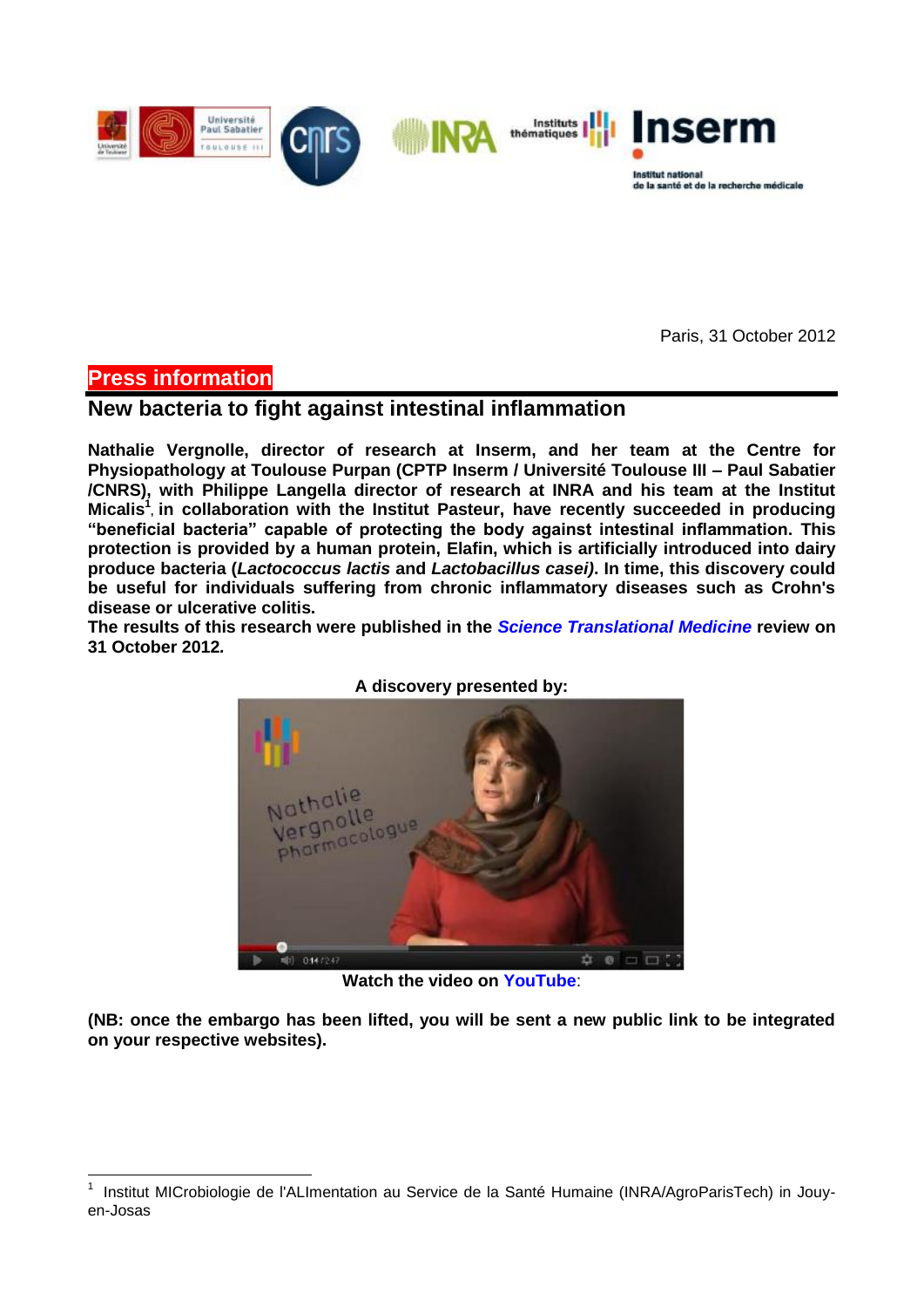In France, nearly 200,000 individuals suffer from chronic inflammatory bowel disease, known as IBD, (specifically Crohn's disease and ulcerative colitis). The occurrence rate of this type of disease continues to rise (8,000 new cases diagnosed per year). During inflammatory outbreaks, IBDs are chiefly characterised by abdominal pain, frequent diarrhoea (sometimes with bleeding) or even disorders in the anal area (fissure, abscesses). These symptoms mean that taboos are associated with these diseases.

Different avenues are being explored to explain the origin of IBDs, including the role of genetic or environmental factors. The intestinal flora seems to play an important role in the outbreak of inflammation, although little is known about it. Identifying an effective treatment is also at the heart of the investigations.

Researchers are focussing on a human protein, known for its anti-inflammatory proprieties: Elafin. Although this protein is found naturally in the intestine to protect it against attacks, it disappears in patients suffering from IBDs.

Their hypothesis? Administering Elafin directly into the intestine could protect against inflammatory attacks and restore intestinal equilibrium and its functions.

Using non-pathogenic bacteria found naturally in the intestine and food, scientists from Inserm and Inra have designed modified bacteria to produce Elafin. To this end, the human Elafin gene, isolated in collaboration with a team from the Institut Pasteau, was introduced in *Lactococcus lactis*  and *Lactobacillus casei,* two food-grade bacteria found in dairy products.

### **Results in mice…**

When administered orally to mice, the human Elafin-producing bacteria are found a few hours later on the surface of the intestine where they deliver the anti-inflammatory protein. In different mice models of chronic or acute intestinal inflammation, oral treatment using these Elafin-producing bacteria provided significant protection of the intestine and decreased inflammatory symptoms.

#### **… and in humans**

Elafin expressed by these bacteria also protects cultured human intestinal cell lines from inflammatory outbreaks similar to those observed in chronic inflammatory bowel diseases. Elafin produced in this way restores the equilibrium of intestinal mucus by reducing inflammation and accelerating cell healing processes.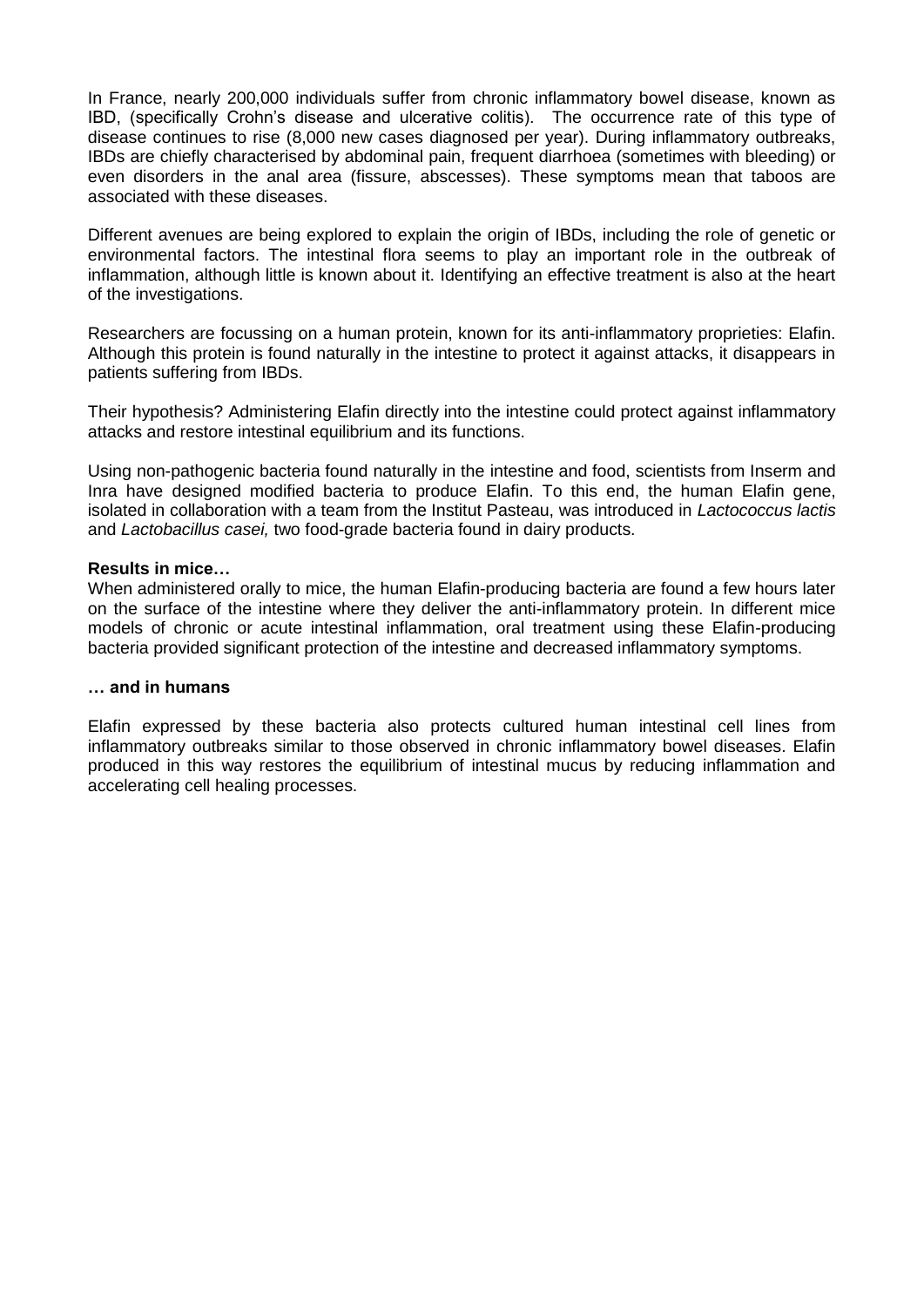

*Elafin (in green) released by the recombinant bacteria at the surface of the colon of a treated mouse. In red, epithelial cells. In blue, the nuclei of the cells. JP Motta, C. Deraison, N. Vergnolle, Inserm*

# **Potential clinical applications**

These results may result in a clinical application where Elafin would be administered to patients suffering from IBDs using beneficial bacteria (probiotic), which are already commonly found in food (yoghurt, cheese), thus protecting the patients from inflammatory symptoms. According to the researchers "*This kind of secure treatment could even be used over the long-term, to treat inflammatory diseases".*

*This research is protected by a patent and an exclusive licence assigned to an industrial partner, managed by Inserm Transfert.* 

### **Sources**

## **Food-grade bacteria expressing Elafin protect against inflammation and restore colon homeostasis.**

Motta, J.P\*<sub>1, 2,</sub> 3, Bermúdez-Humarán, L.G.\*4, Deraison, C.<sub>1, 2,</sub> 3, Martin, L.<sub>1, 2,</sub> 3, Rolland, C.<sub>1, 2,</sub> 3, Rousset, P.<sub>1, 2,</sub> <sup>3</sup>, Boue, J1, 2, 3., Dietrich G1, 2, 3., Chapman, K.5, Kharrat, P.4, Vinel, J.P.3, 6, Alric, L. 3, 6, Mas, E.1, 2, 3, 7, Sallenave, J.M.8,9,10, Langella, P.\* 4, Vergnolle, N.\* 1, 2, 3, 5 \* Equal contribution

1Inserm, U1043, Toulouse, F-31300, France;

<sup>2</sup>CNRS, U5282, Toulouse, F-31300, France ;

<sup>3</sup>Université de Toulouse, UPS, Centre de Physiopathologie de Toulouse Purpan (CPTP), Toulouse, F-31300, France ;

<sup>4</sup>INRA, UMR1319 Micalis, Commensal and Probiotics-Host Interactions Laboratory, Domaine de Vilvert, 78352 Jouy-en-Josas Cedex, France.;

<sup>5</sup>Department of Physiology and Pharmacology, Faculty of Medicine, University of Calgary, Calgary, Alberta, Canada ;

<sup>6</sup>Pôle Digestif, CHU Purpan, Toulouse, France ;

7Division of Gastroenterology, Hepatology and Nutrition, Children's Hospital, Toulouse, France;